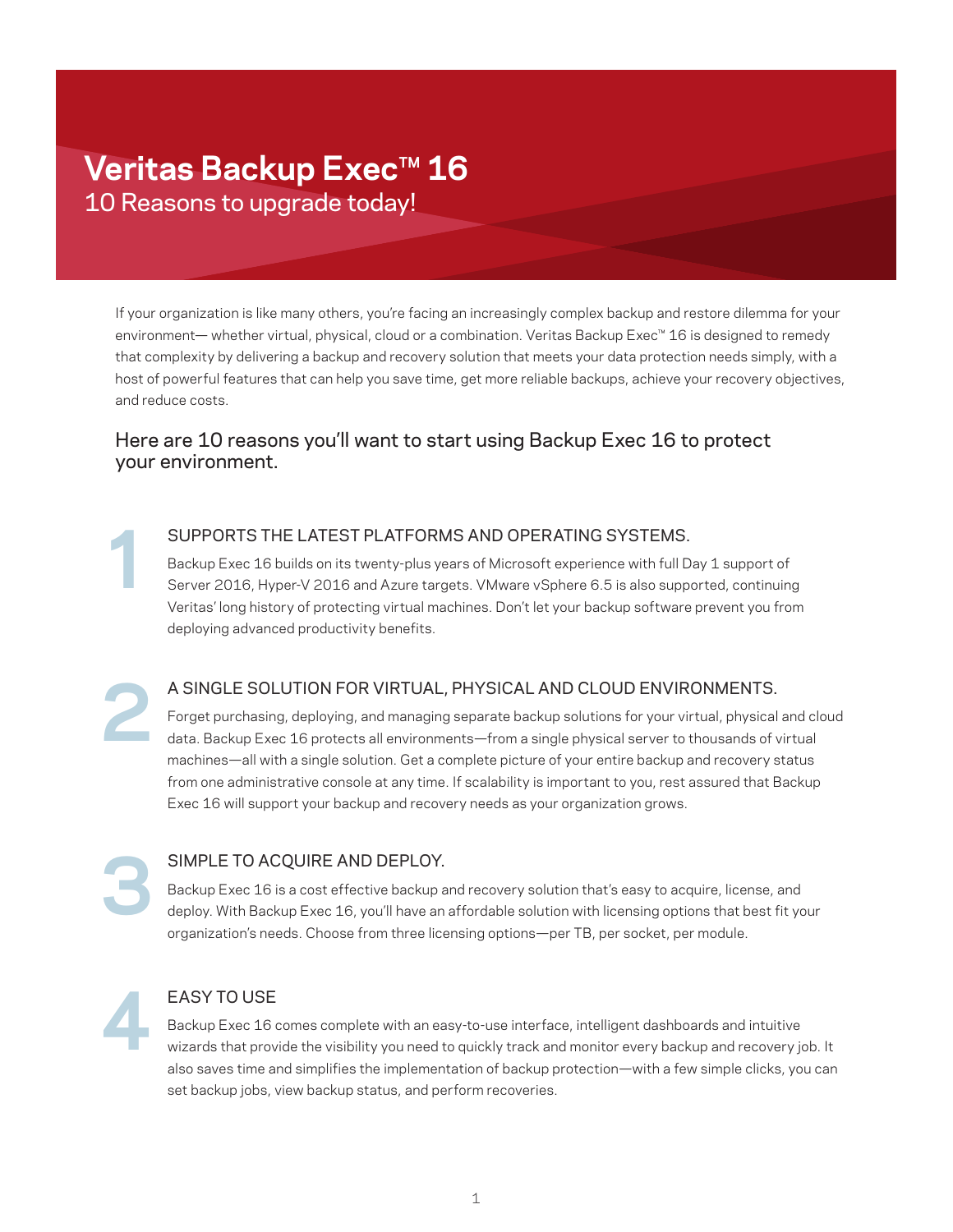**5**

#### DESIGNED FOR OPTIMAL VIRTUAL MACHINE PROTECTION.

Backup Exec 16 integration with Microsoft® Volume Shadow Copy Service (VSS) and VMware vStorage™ APIs for Data Protection (VADP) provides reliable and consistent application-aware backups for all your virtual machines. Using the latest technology, Backup Exec 16 minimizes CPU, memory, and I/O load performance impacts on the virtual host. By executing post-processing tasks that don't impact the backup window, such as log truncation, collection of meta data, and catalog creation, Backup Exec 16 delivers highly optimized backup and fast, agile recovery of granular application data directly from storage.

# FAST, EFFICIENT, AND VERSATILE RECOVERY. **6**

You can easily find and recover data—at any level. Because Backup Exec 16 intelligently indexes backup data, you don't have to waste valuable time and disk space mounting the backup job, determining what's inside, and searching for specific data. With a few simple clicks, you can recover virtual machines, applications, databases, files, folders, and granular objects directly from backup storage including individual objects from Microsoft®Exchange, Active Directory®, SQL Server®, and SharePoint®. Backup Exec 16 simplifies and speeds up recovery when you need it most.

Backup Exec 16 also includes—at no extra charge—Instant Recovery and Simplified Disaster Recovery (SDR) technology for minimizing downtime and business disruptions. In the event of a disaster, Backup Exec 16 can start a virtual machine directly from backup media or recover an entire physical server from a bare metal state to the same hardware or dissimilar hardware in minutes—instead of hours or days.

#### INCREDIBLY FAST.

In fact, Backup Exec 16 delivers backup and data deduplication faster than previous versions. It doesn't matter if you're backing up physical servers, VMware®, or Microsoft® Hyper-V virtual machines— with features such as Instant GRT® and Instant Recovery of virtual machines, you'll get reliable backup and recovery in less time than you thought possible. Backup Exec's powerful performance helps you reduce data protection windows and saves you time.\*

**8**

**7**

#### STORE LESS WITH EFFICIENT DEDUPLICATION.

Backup Exec 16 helps you tame growing data volumes with integrated, block-level data deduplication. Unlike point solutions that deduplicate per backup job, you'll get greater storage savings with Backup Exec 16's advanced technology that deduplicates data across your entire virtual and/or physical environment. For even greater efficiency and enhanced storage savings, Backup Exec 16 includes changed block tracking so you only back up the blocks that have changed, rather than every block of every VM in your infrastructure.